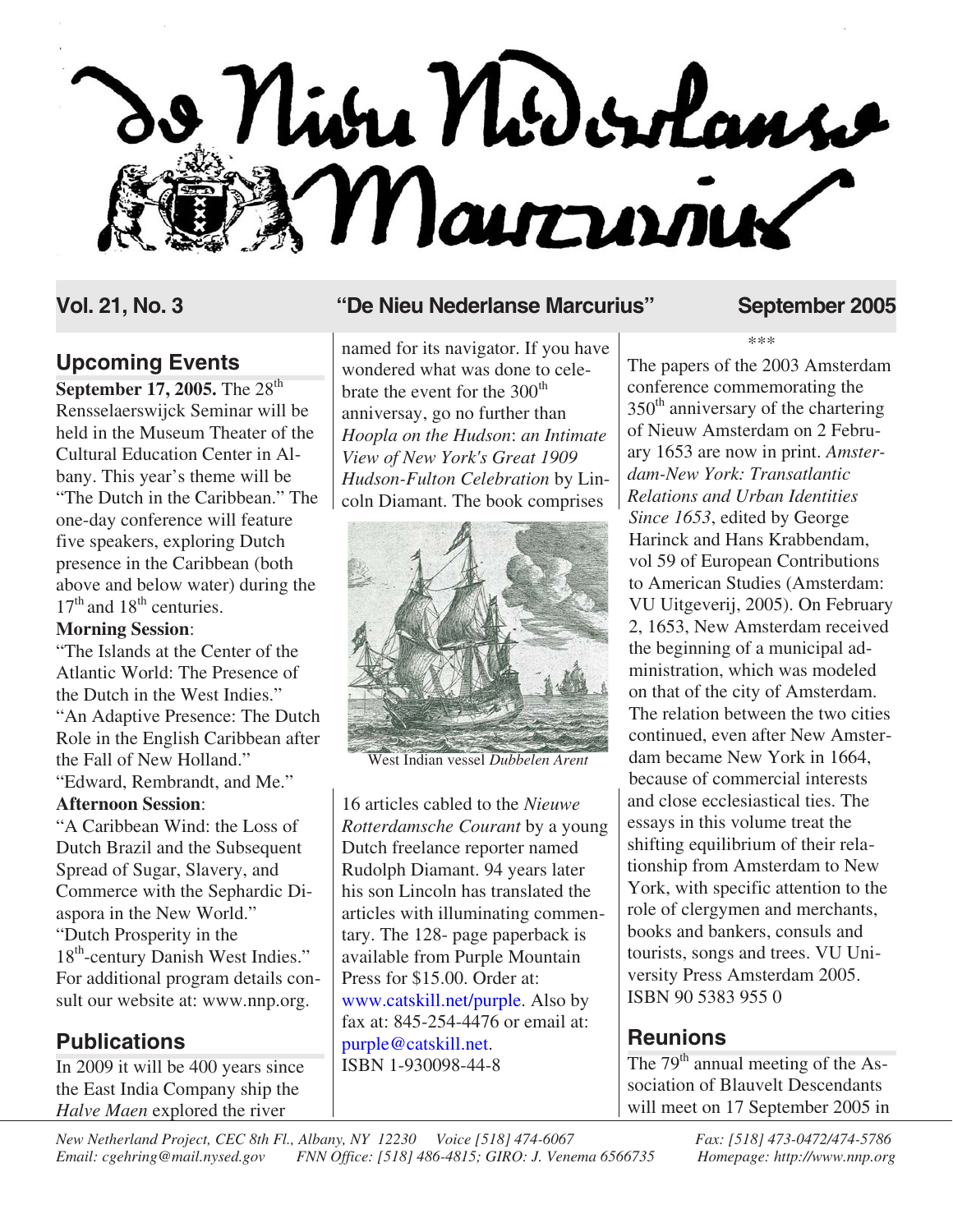## **De Nieu Nederlanse Marcurius2**

Wilmington, Delaware. Contact Doris A. Blauvelt at 303-438-7267; abdsec@aol.com. For more information go to: www.blauvelt.org. \*\*\*

The Wyckoff House & Association announces it  $69<sup>th</sup>$  Meeting and Reunion to be held in Charleston, South Carolina, October 7-9, 2005. For information contact: [info@wyckoffassociation.org](mailto:info@wyckoffassociation.org). \*\*\*

Plans are underway for the first **Van Rensselaer** Family reunion: "Celebrating 375 years of our history and family in America, a four-day reunion is being planned to take place August 17 through 21, 2006 in Rensselaerville, New York. For further information contact David Enright IV and Philip Van Rensselaer at 212-759-1035 or by email at [DEIV@enright.com](mailto:deiv@enright.com) [**NB**: This email address was incorrectly given in the last issue of the NNM.]

## **FNN News**

On June 18, the 2005 Alice P. Kenney Award was presented to professor Donna R. Barnes of Hofstra University. Food historian Peter G. Rose, co-curator with professor Barnes for the exhibit "Matters of Taste: Food and Drink in Seventeenth-Century Dutch Art and Life" (2002) and herself a recipient of the Kenney Award, accepted on behalf of professor Barnes, who in her acceptance of the award noted the vivid interest in  $17<sup>th</sup>$ -century Dutch paintings, prints, and drawings in this country. She looks at these works from the standpoint of art history, which sees them as "fascinating secular works of art," and from that of "so**Annual Giving** -- Donations of private donors, corporations, organizations, foundations, and institutions. We would like to extend our gratitude to all supporters who have generously contributed to the New Netherland Institute. The following list recognizes your gifts received between July 1st, 2004 and June 30th, 2005. Foundations, corporate donors, organizations, and institutions appear in italics.

**Sustaining Friends** (up to \$100.00) Ables, Kay Addink, Rudolph Aldrich, John W. Allen, Tiffany Angus, Beatrice Artale, Cassandra Bakker, Coenraad Barnes, Donna Barreveld, S. Beecher, R. Bergsma, Annius Biasca, Cynthia Blonk, Pieter Bodde, Marion Bonomi, P Boylen, Charles Bradt, Daniel Brink, Mary Brinkmann, Antoon Burger, George Bursi, D Camerman, V Carbaugh, Gloria Carter, Robert Chase, Kenneth Clagett, Donald Clark, Elaine Collins, H Connor, A. Corsaro, James De Wijs, Leo Delfs, Linda Demer, K Denning, Donna Denton, Kevin Dutcher, Theresa/Jeff Enright, David Esposito, M Fabend, Firth H. Fenton, William Ferris, John Fontijn, Arthur Franklin, Charles Geekie, William Glatz, R.J. Gorman, William Green, Myrna Griffin, Bradley Haefeli, Evan Halpern, Joseph

Haring, Lee Harman, Janet Haswell, Susan Hazapis, Maria Herberich, Mary Hermance, Jr., Myron Hess, Peter Hexter, Priscilla *Historical Society of Colonie* Hohmann, L. Holt, Lisa Hull, Robert Huxley, Michael Johnson, Mary Jones, M.E. Jones, Mary Kraft, Christa Kramers, C.J.M. Kross,Jessica Lakes, Esther Lanoue, Margaret Laub,Charlotte Legendre, S. Linder, Laura Mochizuki, Maria Moore, John Newkirk, A Noordsy, Harvey Nuovo, Betty Ostrander, John Ouderkirk, Lloyd Palen, Paul Pegels, Carl Pollard, Michelle Potter, K. Redmond, Mary Reinauer, Franklin Sanagavarpu, Sapna/R.Koert Schilp, Arthur Schipper, J. Schuyler, Leose B, Scutt, Kathleen Sefcik, James Shorto, Russell Smith, Fred Smithee, Jeanette St. Cyr, Robert Stanton, Lee Stevens, John Stone, Gaynell

Stoving, Nancy Strackbein, Davidde Stuck, Fenton Tatum, Muriel Thompson, Waite Tubbs, Frederick Van Den Hurk, Jeroen Van Dusen, Joyce Van Gorden, Mary Van Zwieten, Adriana Vanderford, James Vermeulen, John Volkertsz, Evert Voorhees, David M. Vreeland, Douglas Wackers, Frans Wagenaar, Robert Wardenburg, F. Westbrook, Jack Wierum, Th. Wigg, R. Winchester, S **Burgher** (\$100+) Alston, Elisabeth Belzer, George Bogardus, William Brinkmann, Antoon Crotty, MaryJane de Leeuw, Hubert Derr, Donald

.

Elting, James Gronim, Dennis Guardenier, William Holcomb, Deborah Huey, Paul Johnson, Eleanor Koenig, Dorothy Lansing, John LaRue, Alan Macy, Harry Maika, Dennis McMorrow, Michael Mooney, Richard Murrin, John *NY Times Foundation* Salomon, Herman Shubert, Joseph Stupp, Barbara Sullivan, Katherine Ten Eyck, Peter Vreeland, Marilyn

Wackers, Frans Wanzer, David Ward, Joseph Ward, P. Wright, Jr., Th. Wysmuller, Thomas

**Magistrate** (\$500+) Auten, Gerald *Colonial Lords of Manors Consulate General of the Netherlands* Damiano, George Douglas, Marilyn Funk, Elisabeth Massilis, Patrick Vroman, Harold Wendell, Charles *Westnet, Inc*

**Burgomaster** (\$1000+) Hendricks, Andrew Kenney, Mrs Marjorie Moriarty, Kenneth The Swyer Companies van Schaick, John Weeks, W.Brinson *Wright Family Foundation*

#### **Director General**

 $(S5000+)$ Bender, Matthew Bender, Phoebe *Holland Society of NY Lucius N.Littauer Foundation* Van Vranken, Robert

**Benefactor** (\$10,000+) *Doris G.Quinn Foundation* Mary Van Orsdol *Peck Stackpoole Foundation The Cleveland Foundation Wm.Gundry Broughton Foundation H. L. Funk Consulting*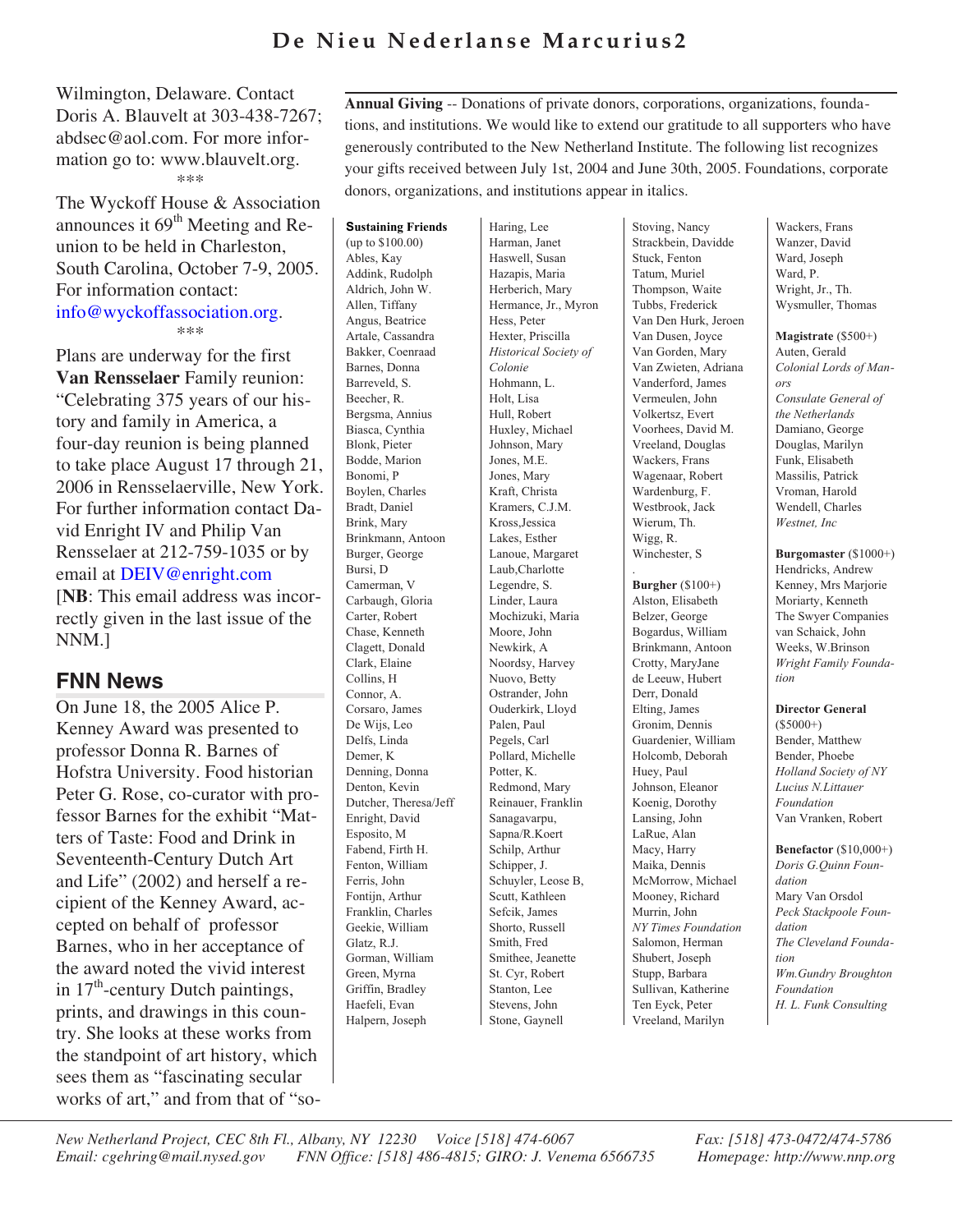## **De Nieu Nederlanse Marcurius3**

cial or cultural history, which sees them as 'visual documents' of Dutch daily life." She concluded that they are "powerful, visual reminder[s] of the historic legacy of the Dutch at home and in America." After the ceremony, the audience had the opportunity to visit an important exhibit of seventeenthcentury Dutch paintings and other works of art at the Frances Lehman Loeb Art Center of Vassar College, Poughkeepsie, NY.

\*\*\*

#### **News**

The American Association for Netherlandic Studies (AANS) and the New Netherland Institute (NNI) are sponsoring a joint conference "From the *Halve Maen* to KLM: 400 Years of Dutch-American Exchange." The Conference will take place June 8-10, 2006 in concurrence with "**The Legacy of New Netherland**" exhibit. The conference and the exhibit will be held in Albany, NY in the former Delaware & Hudson building, a stunning example of Flemish Gothic architecture modeled after the 13th century Cloth Hall at Ypres, Belgium. This joint conference, which will replace the 2006 Rensselaerswijck Conference, will bring together historians, researchers, anthropologists, architectural historians, museum curators, archeologists, professors of literature and linguistics, art historians, and others to discuss the influence of the Dutch on American culture and life.

Proposals for papers relating to all aspects of Dutch and Flemish society, history, and culture are welcome. Given the location and

historical context of the conference, the organizers are especially interested in proposals in the following areas: the reception of Dutch culture in America, the reception of American culture in the Netherlands, and more specifically the reception of  $17<sub>t</sub><sup>th</sup>$  century Dutch culture in  $19<sup>th</sup>$  century literature, historiography, and art. Topics of interest might include the exploitation of modern Dutch values in American culture (cleanliness, godliness, commercialism), visual and literary representations of Rembrandt and Vermeer (famous Dutch artists in literature and film), the limits of tolerance (culture clashes in the early American territories), taverns and churches, the role of women in New Netherland, and the Dutch role in the American Revolution. A call for papers will appear in the Fall AANS Newsletter and on their web site at [http://polyglot.lss.wisc.edu/](http://polyglot.lss.wisc.edu/aans/) aans/ and on our web site www.nnp.org. The AANS is a university-level organization that promotes the study of the language, literature, history, art history and general culture of the Low Countries (Belgium, The Netherlands, and Luxemburg).

\*\*\*

"Dutch in America" has changed its name to the "Netherlands Center." The change indicates that the Center wants to be more than a school only. Its goal is to promote a wider array of Dutch culture and to be a meeting place for all persons interested in life lin the lowlands of the Netherlands and Belgium. The Center is located at 295 Madison Ave.,  $45<sup>th</sup>$  floor, NY, NY 10017; tel/fax: 212-634-1693; email:

dutchinamerica@mindspring.com.

## **Fellowships**

With the generous support of the Doris Quinn Foundation, the New Netherland Institute, the New York State Library, and the New York State Archives have joined forces to offer two fellowships to facilitate research on New Netherland and on the Dutch Colonial Atlantic World. The holders of these fellowships will spend up to a year in Albany, New York, working in the rich collections of the New Netherland Institute, the New York State Archives, the New York State Library. The objectives of the Doris G. Quinn Foundation in offering to provide a matching grant for these fellowships are to:

- **°**Reinforce the New Netherland Institute's role as a major resource center for Dutch Colonial studies.
- **°**Encourage more study of Dutch Colonial History.
- **°**Encourage the use of original source material in Dutch Colonial History.

In addition, the research conducted in these fellowship programs should draw attention to the rich collections of primary and secondary sources in Dutch colonial history in America at the New York State Archives. Pre- or post-doctoral candidates in any discipline who are researching their topic are eligible, and any project dealing with the Dutch experience in the NewWorld before 1800 will be considered. The announcement and application for both the Library and Archives Quinn Fellowship Awards will soon be available on their respective websites at www. [nysarchivestrust.org/apt/hackman](http://www.nysarchivestrust.org/apt/hackman)

*New Netherland Project, CEC 8th Fl., Albany, NY 12230 Voice [518] 474-6067 Fax: [518] 473-0472/474-5786*<br>*Email: cgehring@mail.nysed.gov FNN Office: [518] 486-4815; GIRO: J. Venema 6566735 <i>Homepage: http://www.nnp.or Email: cgehring@mail.nysed.gov FNN Office: [518] 486-4815; GIRO: J. Venema 6566735 Homepage: http://www.nnp.org*